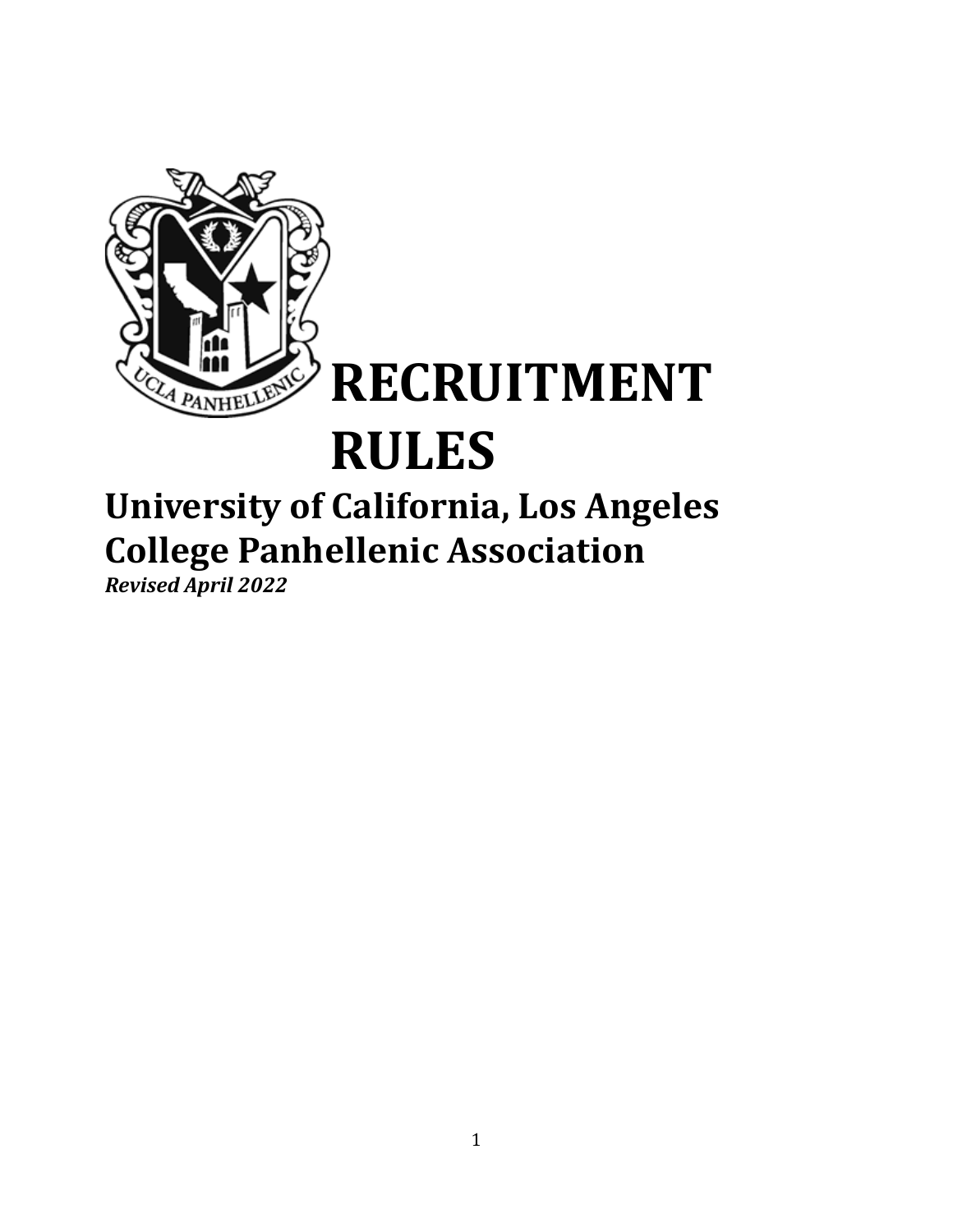#### **Recruitment Code of Ethics University of California, Los Angeles Panhellenic Association**

We, the members of Panhellenic organizations at the University of California, Los Angeles, agree to promote honesty, respect, sisterhood, and cooperation within the UCLA Panhellenic Association and our respective chapters and in our daily lives. This code of ethics is designed to inspire our members, reinforce exemplary conduct and values-based leadership, and perpetuate lifelong membership to enrich the sorority and Panhellenic experience.

We, as Panhellenic women of the University of California, Los Angeles, agree on and commit to:

- ❏ Uphold and demonstrate the Panhellenic spirit in thought, word, and action through our chapters as well as individual members.
- ❏ Demonstrate ethical behavior and conduct ourselves in a manner consistent with the mission and values of the UCLA Panhellenic Association, each inter/national organization and our institution.
- ❏ Respectfully adhere to the Unanimous Agreements and all policies established by the National Panhellenic Conference.
- ❏ Avoid disparaging remarks about any sorority or collegiate woman and refrain from discussing Panhellenic matters with nonmembers, in accordance with the dignity and good manners of sorority women.
- ❏ Recognize friendly relations with all collegiate women, both sorority members and nonmembers, realizing the importance of creating and building friendships.
- ❏ Plan recruitment events that provide opportunities for the greatest possible number of women to become Panhellenic members while protecting the rights and privileges of individuals and the chapters.
- ❏ Provide a safe, positive and enriching recruitment experience, understanding that membership is a social experience arrived at by mutual selection.
- ❏ Strive to be truthful, honorable, open and friendly to all potential new members (PNMs) during all recruitment events.
- $\Box$  Be respectful of the rights of every potential new member to make her own choices, including the right not to join the Panhellenic community.
- ❏ Refrain from limiting a potential new member's chances of becoming a member of the Panhellenic community by encouraging her to make a single intentional preference or to limit her choices.

We, as UCLA Panhellenic women agree on and commit to:

- ❏ Respectfully adhere to the bylaws and recruitment rules of the UCLA Panhellenic Association.
- ❏ Abide by all local and federal laws and NPC inter/national member organization bylaws.
- ❏ Abide by the highest ethical standards detailed in the UCLA True Bruin Values.
- ❏ Hold one another accountable to these standards, remembering at all times that we represent not only our individual chapters but also the Panhellenic community as a whole.

As Panhellenic women of the University of California, Los Angeles, these are the tenets by which we strive to live.

*Up for Adoption May 2022*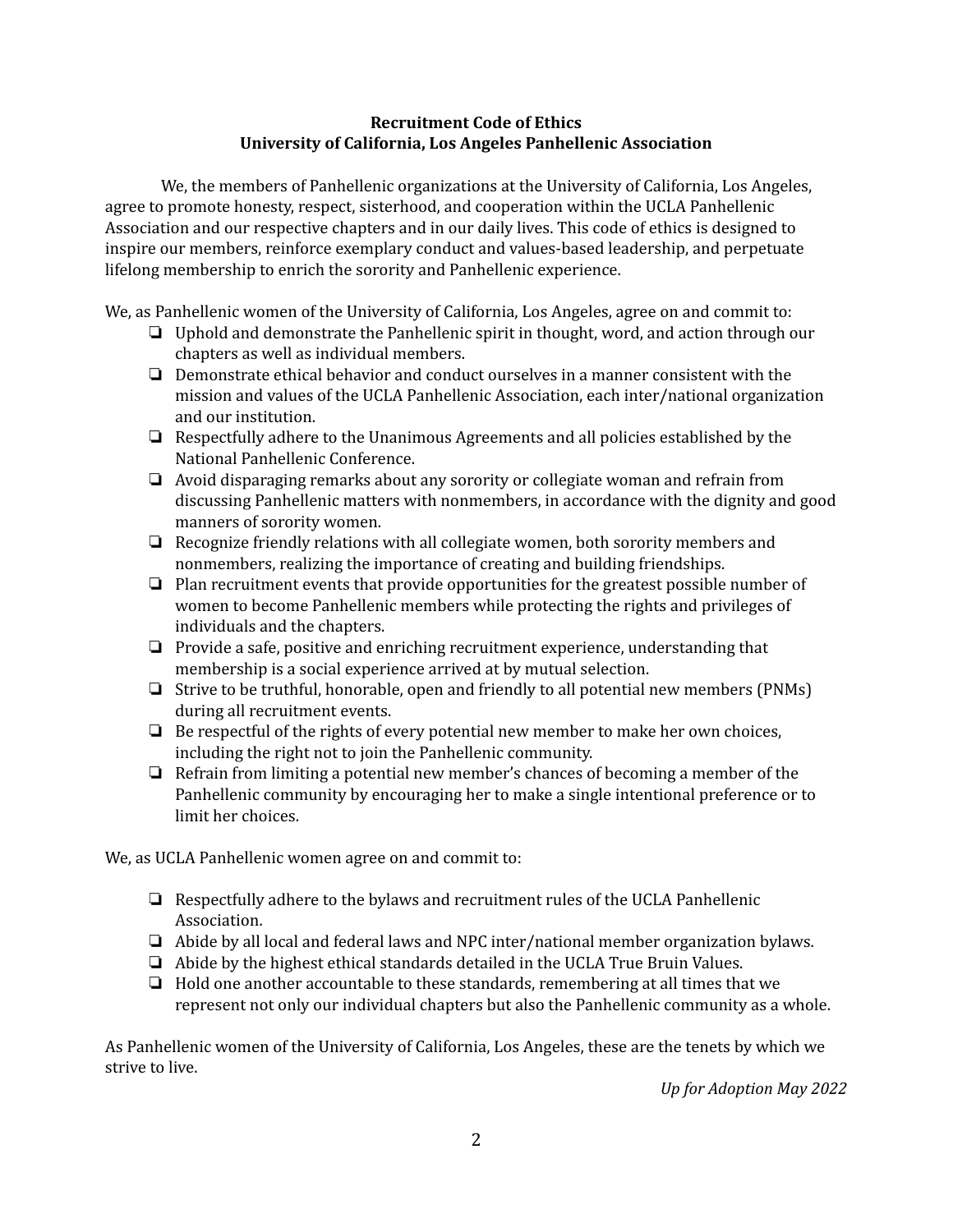#### *UCLA Panhellenic Recruitment Rules*

#### I. **Statement of Positive Panhellenic Contact**

We, the women of the University of California, Los Angeles, will promote Panhellenic-spirited contact with all potential new members throughout the year. Normal social contact is contact that does not support or recruit for any individual organization. Recruitment topics should be avoided and referred to the Recruitment Counselors, Recruitment Staff, or the Panhellenic Advisor. All contact with sorority members and PNMs between the time they are admitted to UCLA and the beginning of formal Fall Recruitment shall be governed as follows: All sorority women should actively promote the overall sorority experience and membership opportunities through all forms of communication. Members can accept and request friend requests from potential new members, like/comment on posts and answer questions about the sorority experience over social media. **Chapters should engage women who have not yet registered for recruitment, not those who have already registered. This does not give chapters permission to host recruitment-like events or Zoom calls with Potential New Members.** If a PNM asks specifics about an individual chapter, sorority members may discuss their association; these communications should refer PNMs to Panhellenic to find more information about the recruitment process and registration. If a PNM contacts a sorority member for general information about the University, sorority members may respond within the bounds of normal social contact. The full NPC [policy](https://www.npcwomen.org/wp-content/uploads/sites/2037/2020/06/Resolved-to-Educate-Positive-Panhellenic-Contact-and-Promoting-the-Sorority-Experience-FINAL.pdf) is available for review, with key specifics detailed below:

- a. **Positive Panhellenic Contact (2003) – POLICY** All College Panhellenics and Alumnae Panhellenics will promote personal and informative Panhellenic-spirited contact with potential new members at all times, year-round.
- b. **Promotion of the Sorority Experience (2020) – POLICY** All sorority women including collegians, alumnae, College Panhellenics, Alumnae Panhellenics, inter/national organizations and the National Panhellenic Conference should actively promote the overall sorority experience and membership opportunities in organizations. This should be done through all forms of communication (e.g., print, digital, in person) in the spirit of Panhellenic unity and desire to reach out to all women to share the opportunity for sorority membership. College and Alumnae Panhellenic rules should not infringe on the rights of individuals, chapters and/or organizations in the content or forms of communication to promote the sorority experience.
- II. **Statement of Adherence to NPC Unanimous Agreements and Policies Surrounding Recruitment**

All NPC member organizations participating in Recruitment at the University of California, Los Angeles, will abide by the Unanimous Agreements and Policies of the National Panhellenic Conference. All organizations will follow these valued and non-negotiable policies during the recruitment process. It is the responsibility of each sorority member to uphold these rules and standards and for each chapter to hold their members accountable to the rules. Active members, inactive members, new members, sorority advisors and other alumnae shall be bound by Panhellenic rules. Any report of an accusation against these rules may be subject to the Panhellenic Judicial procedure, including, but not limited to, the assessment of fines.

- 1. Total is the allowable chapter size as determined by UCLA Panhellenic Association.
- 2. To allow chapters to achieve parity as quickly as possible, total will be adjusted twice a year. This is to be done no later than 72 hours following bid distribution in the academic term that primary recruitment is held. The UCLA Panhellenic Association will choose whether to adjust for the second time within an academic year in either the Winter or Spring Quarter. This total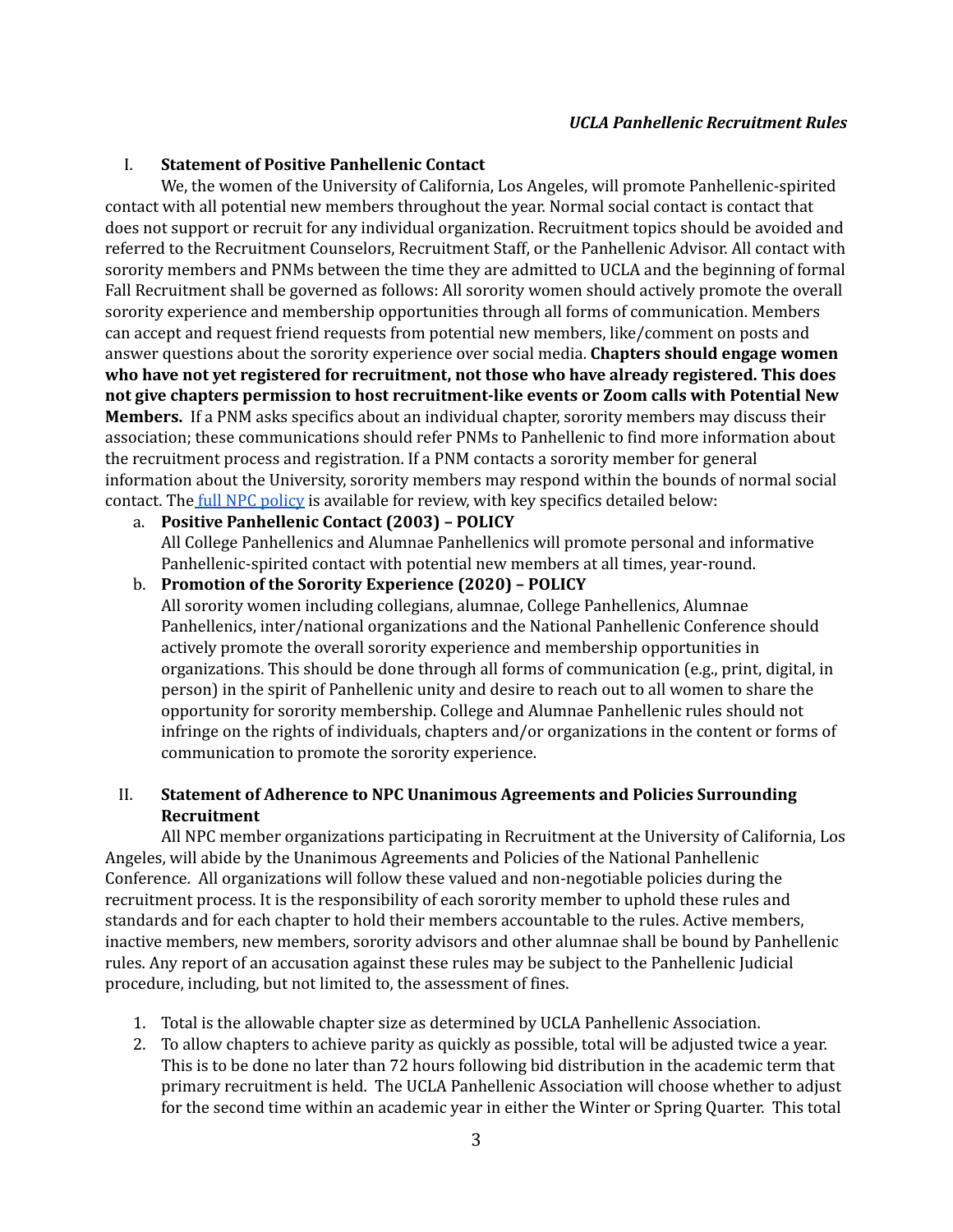will be set, chapter rosters permitting, within one week from the start of the academic terms in which primary recruitment is not held. Total will be determined by median chapter size with the exception of associate membership sizes.

- 3. The method used for calculating release figures during formal recruitment is called Release Figures Method (RFM). NPC recommendations for release figures will be followed.
- 4. Each NPC sorority chapter has the right to use continuous open bidding (COB) to reach quota or its total allowable chapter size during the regular school year as defined by the school calendar. COB forms must be completed within 48 hours of bid acceptance and must be signed by a witness and turned into the Office of Fraternity & Sorority Life.

## III. **Statement of Values-Based Recruitment**

- A. All NPC member organizations represented at the University of California, Los Angeles will promote the following practices during membership recruitment:
	- 1. Engage in values-based conversations, focused on our core values of sisterhood, scholarship, service, and leadership.
	- 2. Choose recruitment activities and behaviors that reflect the core values of our organizations.
	- 3. Make informed choices, based on shared values, about potential new members.
	- 4. Educate potential new members about the values, benefits, and obligations of individual sorority and Panhellenic membership.
- B. In accordance with NPC policy, the University of California, Los Angeles Panhellenic Recruitment does not include skits, elaborate decorations, or costumes.

## IV. **Statement of Membership Recruitment Acceptance Binding Agreement (MRABA)**

The University of California, Los Angeles Panhellenic Association will uphold and use the membership recruitment acceptance binding agreement (MRABA) for each potential new member interested in joining a sorority, whether during formal or informal recruitment. We agree to all policies and steps pertaining to the MRABA*.*

## V. **General Recruitment Rules**

- A. All active members participating in Formal Recruitment must take part in implicit bias training as outlined by UCLA Panhellenic. Failure to complete implicit bias training prior to Recruitment will result in an inability for the member to participate both virtually and in-person.
- B. Starting June 14, 2021, through the end of the last Preference Party, there may not be Snapchat filters taking place on campus or in Westwood, outside of the confines of the chapter facility, that promote a specific chapter.
- C. All videos made for marketing or recruitment purposes to be released prior to or throughout Formal Recruitment must be submitted to the Panhellenic Recruitment Team for approval before releasing the video.
- D. Zero Week sisterhood activities outside the confines of the chapter facility may not take place in Westwood, or on campus, starting on Saturday, September 18, 2021 through the end of the Formal Recruitment period.
- E. All UCLA Panhellenic formal recruitment activities including but not limited to, pre-recruitment weeks, Zero Week, and Formal Recruitment, should have zero alcohol or illicit drug use. Any organizations found to be in violation of this rule may be subject to the Panhellenic judicial processes.
	- 1. Panhellenic will not be registering events prior to and throughout the formal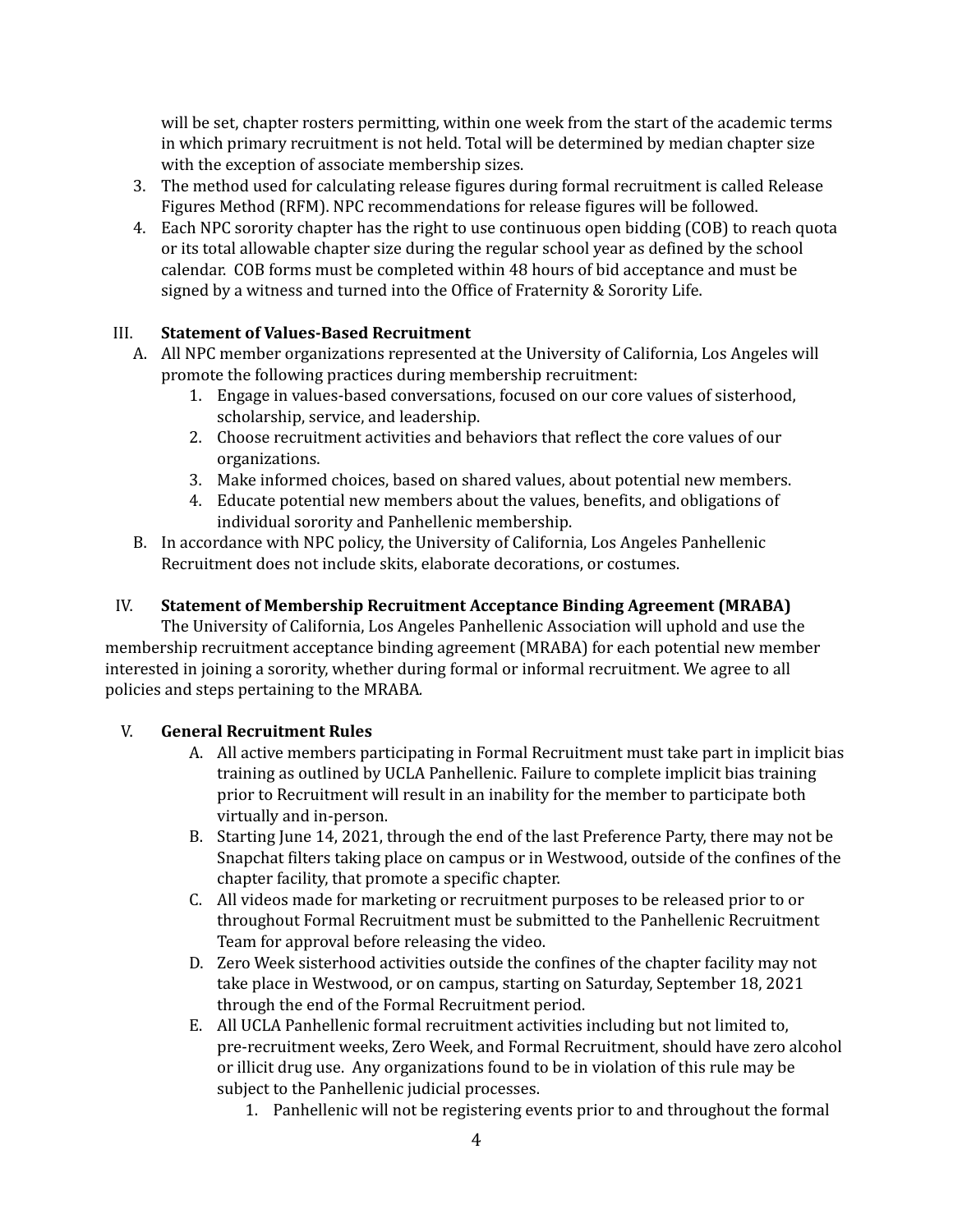recruitment period. As always, unregistered events are a violation of the UCLA Panhellenic Social Policy and will be subject to the Panhellenic Judicial Process. Refer to UCLA Panhellenic Social Policy "Event Registration" section, letter E.

- F. Each chapter will complete the Financial Transparency form by the specified date. This information provided by each chapter will be put on a collective document which will be accessible through the UCLA Panhellenic website.
- G. The Panhellenic Council is responsible for coordinating communications and publications about formal recruitment.
- H. Panhellenic Recruitment Team and OFSL staff may enter the main floor of the chapter facility or virtual "rooms" being used to hold parties during the hours listed in the recruitment schedule.

## VI. **Accessibility**

- A. Chapters should institute accessibility practices to ensure that all PNMs and active members have access to a safe and equitable experience, including:
	- 1. Physical accommodation considerations for potential new members unable to enter chapter facilities.
	- 2. Closed captioning on all videos presented, virtually and in-person, in legible font.
- B. Accessibility practices should be considered within the context of each round of Recruitment.
- C. Chapters are highly encouraged to utilize UCLA [resources](https://ada.ucla.edu/) and ADA [guides](https://www.access-board.gov/ada/guides/) when planning for accessibility throughout Recruitment.

## VII. **Potential New Members**

## A. **Eligibility**

- 1. A potential new member (PNM) shall be defined as any person identifying as a woman/female who may attend formal recruitment at the University of California, Los Angeles. She must be registered as a full-time student (at least 12 units) for the quarter she participates in recruitment.
- 2. A student who is or has ever been an affiliated member of an existing National Panhellenic Conference (NPC) member fraternity shall not be eligible for membership in another NPC fraternity.
- 3. All bids through the Formal Recruitment process must be issued through Panhellenic, in accordance with the schedule set by the Panhellenic Council.

#### B. **Potential New Member Bill of Rights**

- a. The right to be treated as an individual.
- b. The right to be fully informed about the Recruitment process.
- c. The right to ask questions and receive true and objective answers from the Recruitment Counselors and chapter members.
- d. The right to be treated with respect.
- e. The right to be treated as a capable and mature person without being patronized.
- f. The right to ask how and why and receive straight answers.
- g. The right to have and express opinions to Recruitment Counselors.
- h. The right to have inviolable confidentiality when sharing information with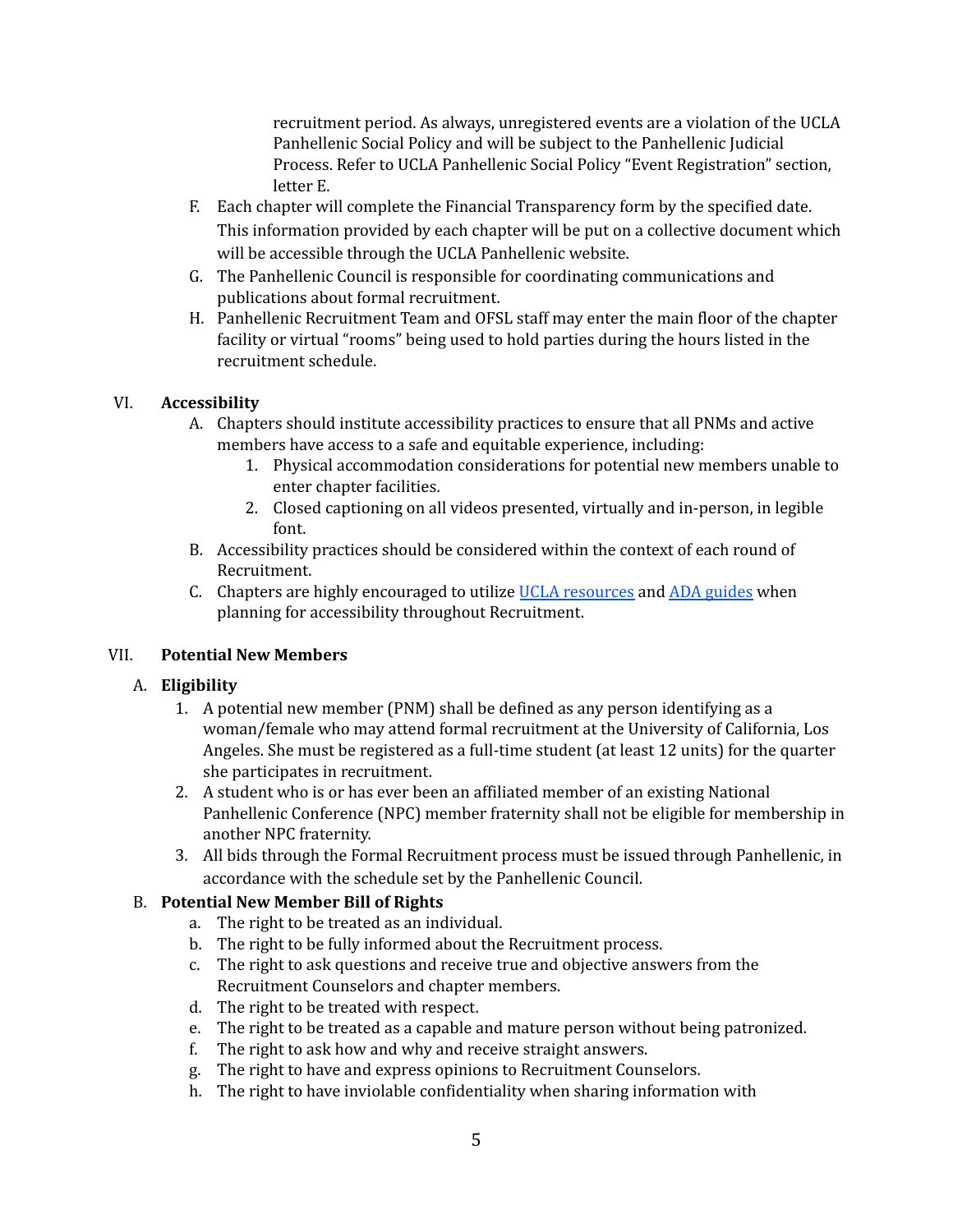Recruitment Counselors.

- i. The right to make informed choices without undue pressure from others.
- j. The right to be fully informed about the binding agreements implicit in the preference card signing.
- k. The right to make one's own decisions, and accept the full responsibility for the results of that decision.
- l. The right to have a positive, safe, and enriching Recruitment and new member experience.

## C. **Potential New Member Agreement**

- a. Potential new members must comply by the 2022 Potential New Member Agreement.
- b. Expectations of potential new members include respecting the Panhellenic Recruitment process and attending all scheduled class commitments, in addition to the other items detailed in the 2022 Potential New Member Agreement.

#### D. **Contact Rules**

- 1. Interaction with potential new members shall be limited to normal friendly contact during, but not limited to: Bruin Day, Spring Football Showcase, Orientation, Summer Session, etc.
- 2. All recruitment promotions should include the link for Panhellenic Recruitment registration as well as tagging the appropriate UCLA Panhellenic social media account.
- 3. Strict silence will begin on September 18, 2022. No sorority member, including alumnae and new members, may communicate with PNMs during this period. Strict silence is defined as prohibition of verbal, nonverbal, written, printed, text message, and electronic communication or communicating through a third party. If potential new members live in a residence with sorority members, only casual greetings and contact are permitted. Strict silence ends at bid distribution.
- 4. Bid promising of any kind is not allowed at any time. Bid promising includes, but is not limited to: telling a potential member that she is wanted as a member of a particular chapter; indicating that if a potential new member chooses to return to a particular chapter's party that she will receive a bid; making any reference to the next day of recruitment.

#### VIII. **Formal Recruitment Rounds**

#### A. **Off-Campus Events Protocol**

- 1. Any and all in-person Recruitment activities must be in accordance with UCLA Off-Campus Event Protocols, detailed below:
	- a) The following steps will occur for chapters in good standing to participate in any in-person Recruitment events. Not following this protocol will result in a referring to the Office of Student Conduct:
		- (1) Chapters review the [off-campus](https://docs.google.com/document/u/1/d/1gachFLc2Ej2oysZJZTgy65fUvctSiauEVWT3uVAuvto/edit) events checklist and [requirements](https://docs.google.com/document/u/1/d/1gachFLc2Ej2oysZJZTgy65fUvctSiauEVWT3uVAuvto/edit) to develop their proposal for in-person Recruitment activities.
		- (2) Chapter leadership meets with their staff advisor to review their proposal. **Proposals must include all requirements applicable from the checklist.** The proposal must be sent to the chapter's staff advisor and Recruitment Team no later than August 1, 2022.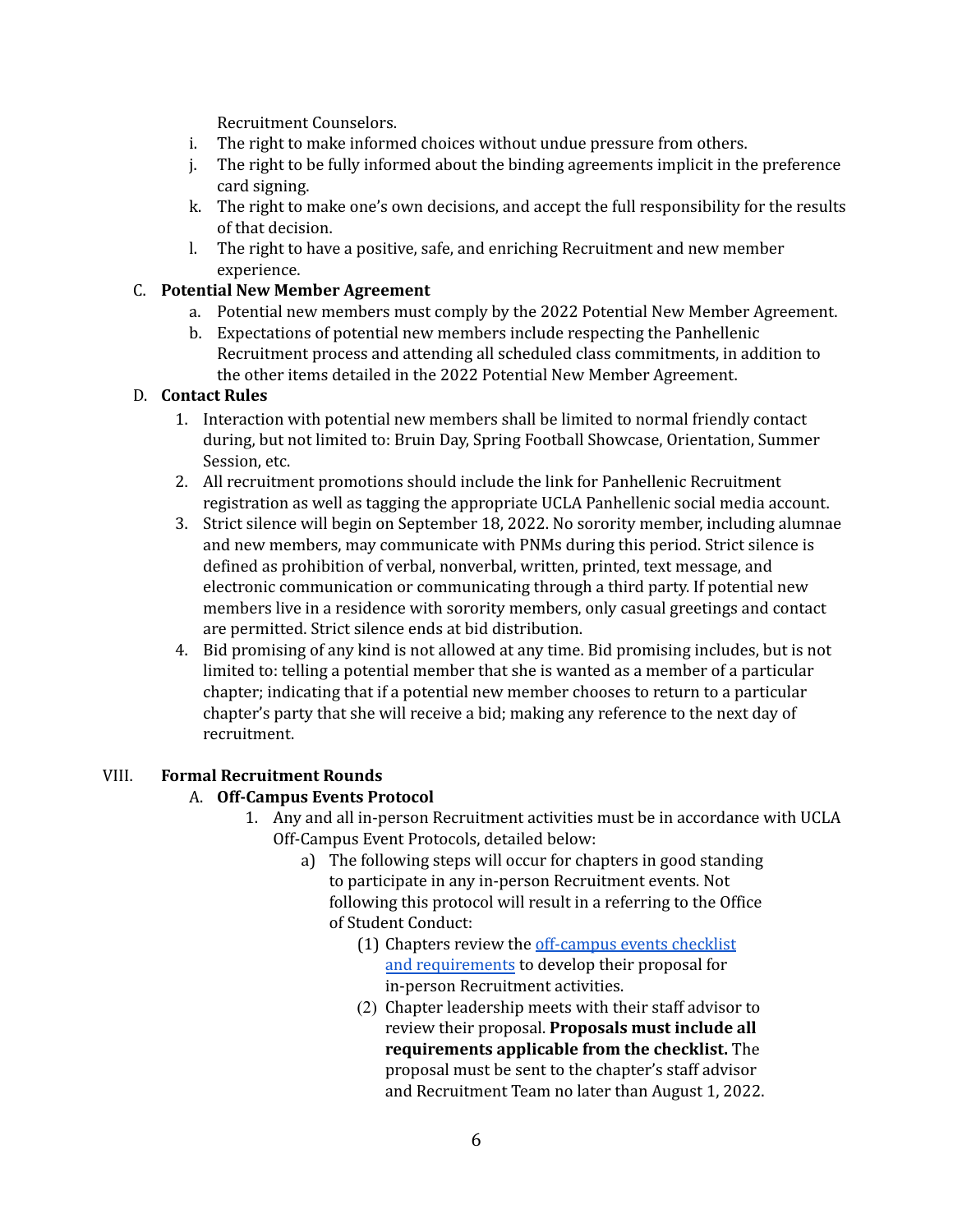(3) If applicable, the chapter should also notify/seek approval from their inter/national or state/regional chapter representatives. Rejection from these representatives will result in a rejection of the event proposal.

## B. **General Rules**

- 1. Each chapter will follow the schedule of parties as published.
- 2. The Panhellenic Council will be responsible for providing and distributing invitations for all rounds through the end of Bid Day.
- 3. Invite lists must be submitted by the time published in the schedule.
- 4. Until a PNM has accepted a bid, no personalized notes, gifts, favors or letters for the PNM are permitted.
- 5. Parties are to be conversation-based, encouraging the PNMs to learn about the chapters and for the chapters to meet the PNMs in a comfortable atmosphere, without any form of performance.
- 6. For in-person parties:
	- a) When hosting potential new members in an outside venue, chapters may use a plain, preferably white, canopy or tent for the intention of shade.
	- b) Potential new members are expected to remain with the main group throughout the chapter's party. No PNM shall be taken off alone, or away from the main group, by any sorority member(s) unless due to special circumstances (ie: bathroom, medical emergency, etc.) in which case the incident must be noted on an incident report form immediately following the party.

#### C. **Attire**

- 1. Chapters should not require or prohibit aspects of their members' attire, including but not limited to hairstyle and make-up requirements.
- 2. Chapters should not require members to purchase specific items or brands of clothing for the purposes of recruitment.
	- a) In alignment with NPC [Values-Based](https://www.npcwomen.org/wp-content/uploads/sites/2037/2017/10/Resolved-to-Educate-Values-Based-Recruitment.pdf) Recruitment practices, chapters should determine recruitment event attire for chapter members that reduces individual financial burden and eliminates costuming.
	- b) Members should feel free to show their individual style and/or personality through their attire.

#### D. **Participants**

- 1. Only members on the official chapter roster submitted to the Office of Fraternity & Sorority Life (OFSL) are eligible to participate in Formal Fall Recruitment and will be allowed on the virtual recruitment platform while recruitment rounds are taking place.
- 2. All chapter members, volunteers, alumnae, deliveries, etc. must enter and/or exit the facility through a back or side door during in-person rounds. \**Note: Please avoid scheduling deliveries during Recruitment hours from UPS, FedEx, and other delivery services.\**
	- a) If your chapter chooses to bring in alumnae or collegiate members from different schools to recruit with your chapter, all volunteers **must** be provided to the Panhellenic Advisor and the Panhellenic VP Membership at a minimum of two (2) weeks prior to Formal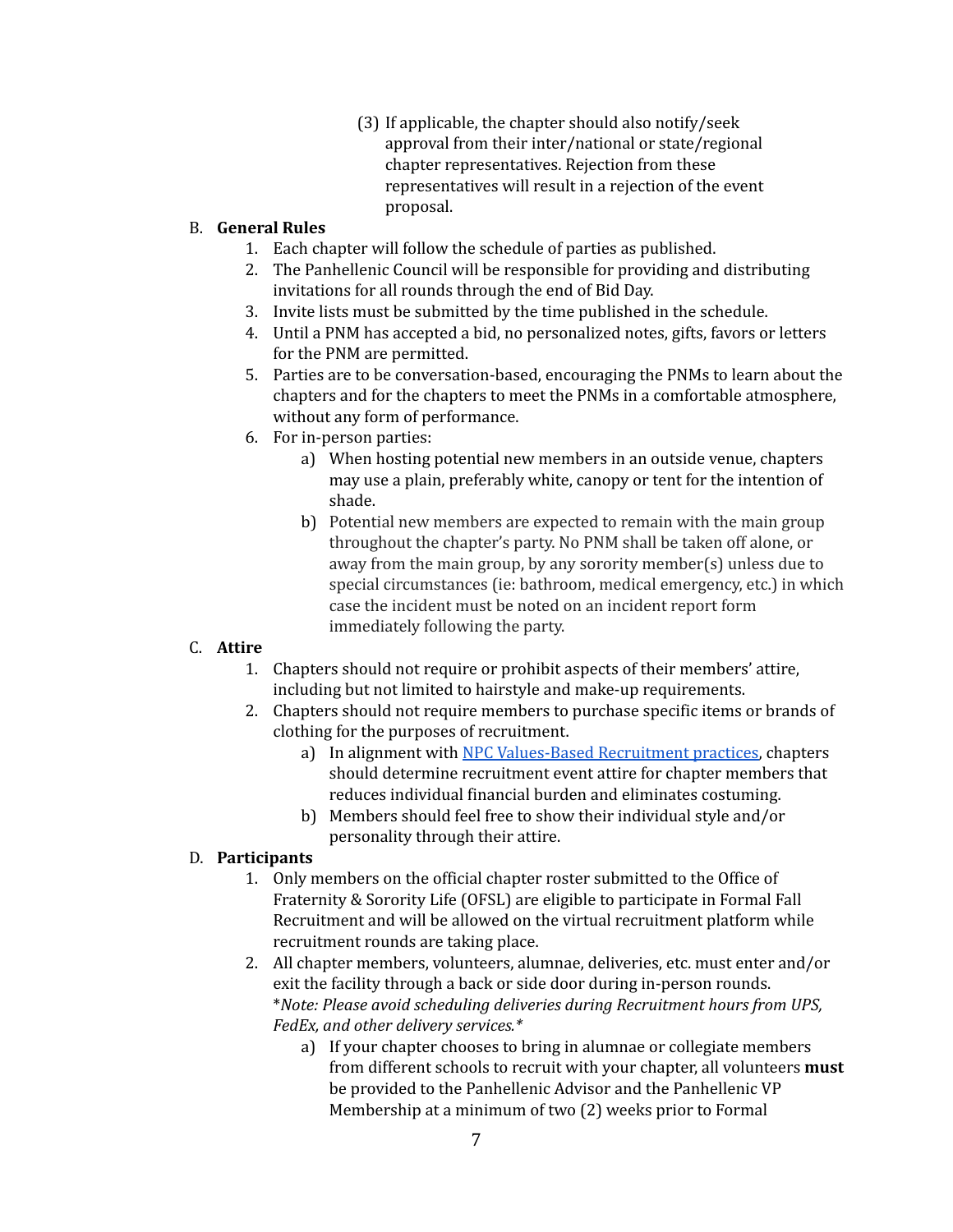Recruitment.

- *b)* Men shall not actively participate in any recruitment functions, including Bid Day/Night.
- 3. Animals: There shall be no live animals in Recruitment.
- 4. Cars/Vehicles: There shall be no visible cars or vehicles in driveways on Hilgard during in-person Recruitment parties. This includes House Directors and Alumnae to provide easy access for PNMs and recruitment counselors.

## E. **Entering & Exiting**

- 1. Entrance songs/chants are not permitted, with the exception of Preference Round.
- 2. Beckoning may only occur during Preference Round and must be performed in PNM number order.
- 3. For in-person parties:
	- a) A maximum of three (3) greeters may welcome the potential new members to the event.
	- b) Only the three (3) greeters may wear different apparel and footwear than the chapter members.
	- c) For in person parties, chapters are to have 2 women who are available to work with Rho Gammas and track attendance for each party.
- 4. For virtual parties, chapters are to have at least 1 woman in the main virtual room at all times so that Rho Gammas and Recruitment Team may assist chapters and PNMs.

## F. **Exit Songs/Chants**

- 1. Exit songs/chants are to only occur within the house, and, once the door is closed, noise is prohibited.
- 2. All exit songs/chants utilized must be free of explicit words and/or concepts and must be submitted for review by the Recruitment Team by the predetermined date.
- 3. For in-person parties:
	- a) While performing exit songs/chants, all doorways and windows must be kept clear for the duration of the exit to allow ease of exit.
	- b) Once the last PNM has exited, the greeter(s) must close the door immediately. Doors and gates are treated equally.
	- c) At no time should the door or entry/exit way be rushed by chapter members (i.e. no door stacks).

#### G. **Decorations**

- 1. A decoration is anything not normally visible in the house.
- 2. For any recruitment round using virtual video conferencing, backgrounds are *highly encouraged* to remain neutral or may include any decor that would normally be included in residential rooms throughout the school year.
	- a) Any pictures or references to alcohol and/or illegal substances, Recruitment Counselors, members of Panhellenic Executive Board, or specific fraternities are explicitly prohibited.
- 3. For in-person parties:
	- a) One banner, hung outside, may be used.
		- (1) This banner must be approved by the Panhellenic Recruitment Team prior to use.
	- b) Chapters must abide by disaffiliation rules and prevent all photo and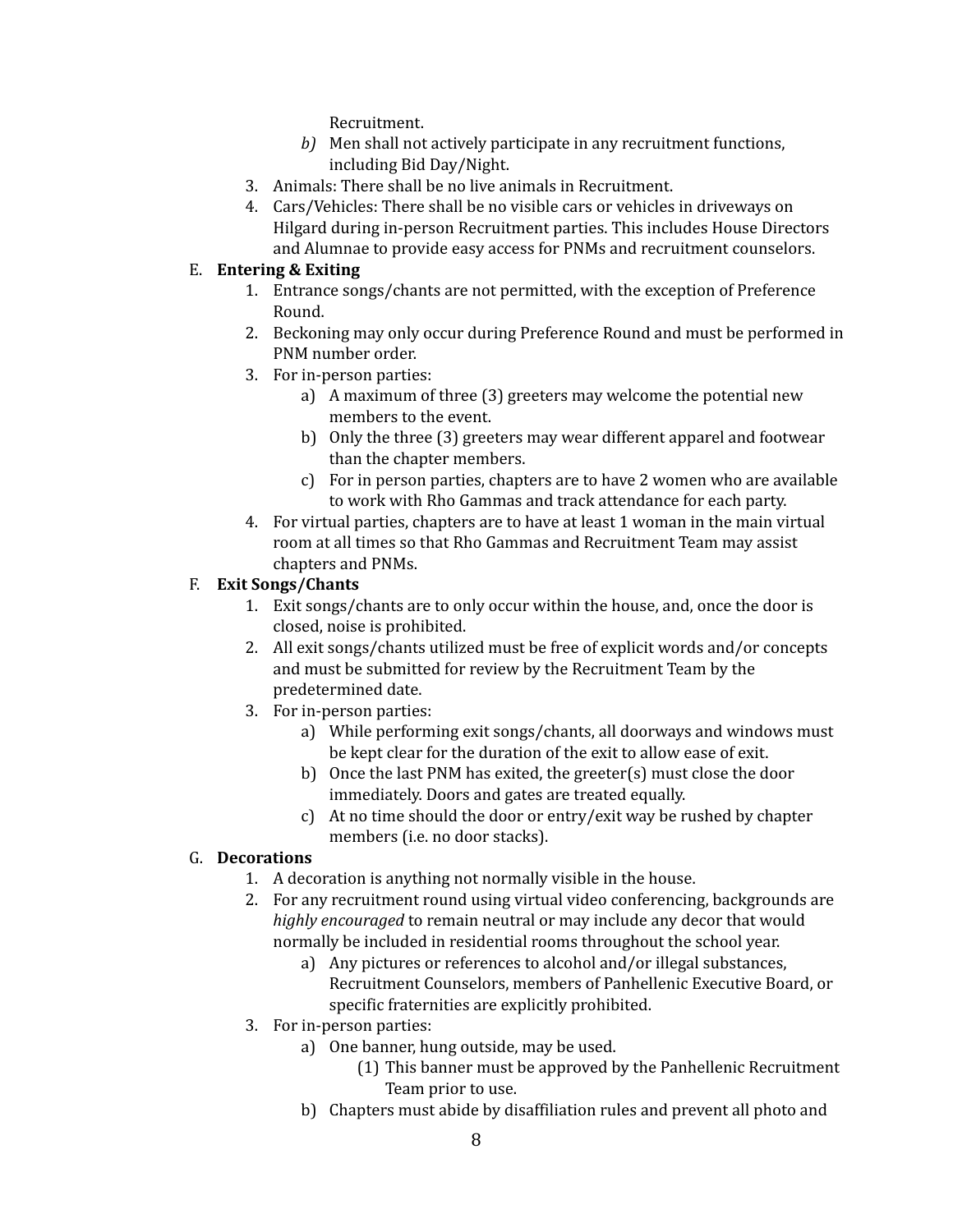video appearances of Rho Gammas and Panhellenic Exec Officers.

- c) Exterior house decorations are not allowed (year-round exterior house accents will not be considered decoration). Exterior string lighting for practical, logistical and safety purposes is acceptable, and should not be used as a form of decoration.
- d) All house bulletin boards, yearly room decor and pictures must be hung and ready for Panhellenic house checks by the predetermined date.

#### H. **Videos**

- 1. These rules pertain to chapter videos created for all rounds of formal recruitment.
- 2. Videos must be sent to the Panhellenic Recruitment Team for viewing and approval by the predetermined date. If the video is not submitted by the specified date, no video can be shown.
- 3. Video filming must follow all state and local health and safety guidelines.
- 4. Videos must be representative of the whole chapter and cannot include Panhellenic Executive Board or Recruitment Counselors.
- 5. All footage should have at least one chapter member featured and actively participating in the filmed content, unless content is supplied by a chapter's national headquarters or philanthropic organization.
- 6. All non-members featured in the content must be actively participating in the video's event.
- 7. No fraternity letters or references to events with specific fraternities can be featured in the video.
- 8. No organized chapter member performance can take place during the video (including, but not limited to: dancing, singing, synchronized movement, clapping, snapping, etc.).
- 9. No pictures or video clips that include alcoholic references or anything that can be construed as alcohol (i.e. red cups, bottles) and/or intoxicated behavior, are allowed, including the filming of social events.
- 10. Marketing videos must be submitted to the Panhellenic Recruitment Team a minimum of one week before their release.
- 11. Videos to be used during Formal Recruitment events must be submitted on or before August 15, 2022.

#### I. **Videoconferencing Guidelines**

1. Chapters will receive a Videoconferencing Guidelines Document which outlines appropriate behavior on virtual platforms for all rounds, to be distributed by the Recruitment Team.

#### J. **Budgeting**

1. The Panhellenic Recruitment team will issue a mandatory chapter recruitment budget cap no later than Friday of Winter Quarter, Week 6.

#### IX. **Round Content Guidelines**

## A. **Round 1 - Open House**

#### 1. **Format**

- a) Open House Round will take place in-person, with a virtual option provided on Zoom.
- b) Chapters should not restrict active members or PNMs to participate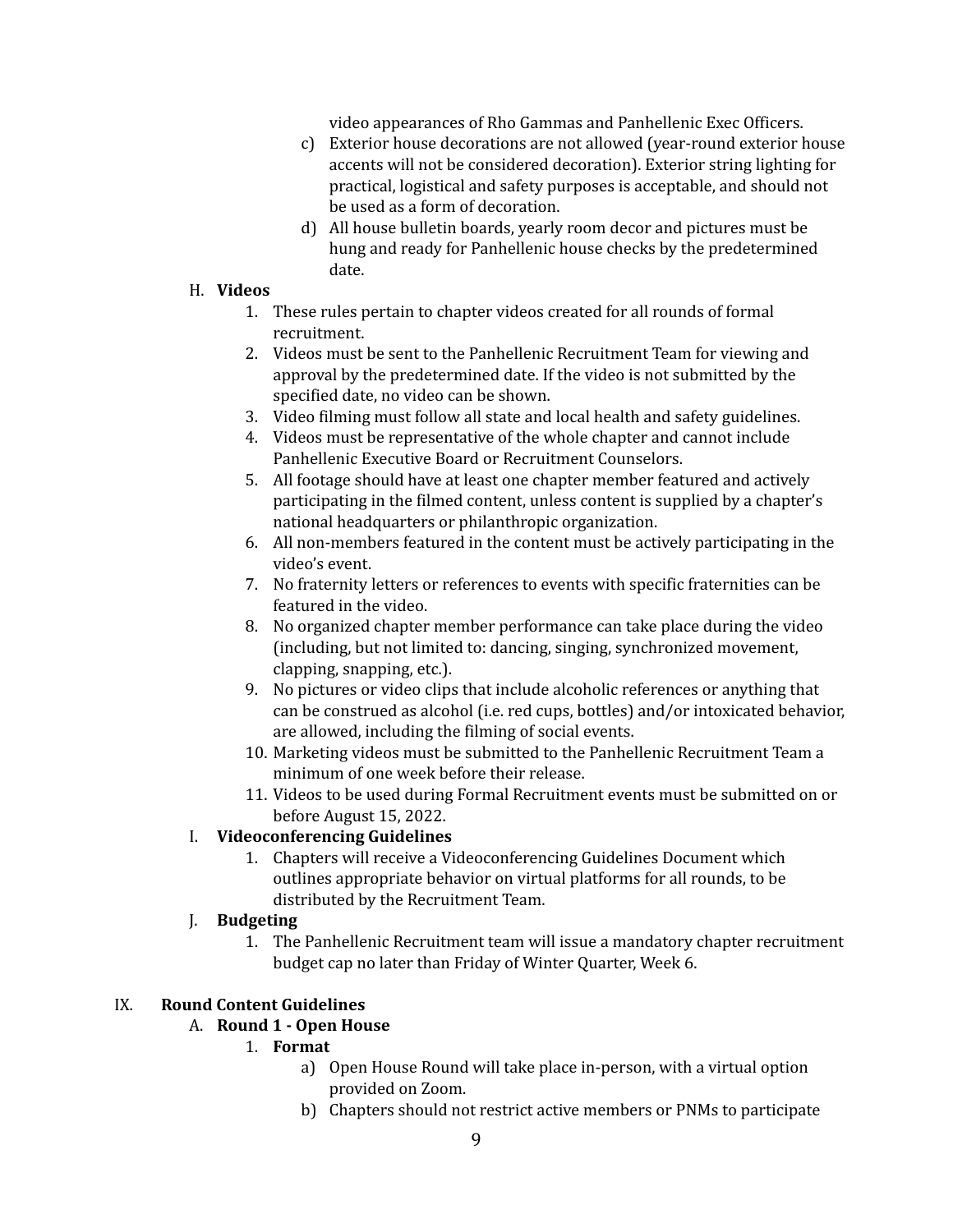exclusively in-person or virtually.

- 2. **Attire**
	- a) Attire should be casual. Chapter women must wear the Panhellenic recruitment t-shirt and casual bottoms. The only shoes that may be worn are flat shoes, or shoes without any sort of heel or wedge for this round.
	- b) Chapter members are allowed to wear a chapter-provided name tag. Chapter members and PNMs are encouraged to share their pronouns if they feel comfortable doing so.

#### 3. **Decorations**

a) No general themes are allowed during this round of recruitment.

#### B. **Round 2 - Sisterhood Round**

#### 1. **Format**

- a) Sisterhood Round will take place in-person, with a virtual option provided on Zoom.
- b) Chapters should not restrict active members or PNMs to participate exclusively in-person or virtually.

#### 2. **Attire**

- a) Attire for this round is left up to the discretion of the chapter.
- a) The only shoes that may be worn are flat shoes, or shoes without any sort of heel or wedge for this round.
- b) Chapter members are allowed to wear a chapter-provided name tag. Chapter members and PNMs are encouraged to share their pronouns if they feel comfortable doing so.

#### 3. **Decorations**

- a) Decorations allowed are: tablecloths, centerpieces, and 1 banner on the exterior of the home.
- b) Bulletin boards within the house may be decorated with themed pictures, focused on sisterhood and involvement.
- c) Residential rooms must be decorated as they would be normally throughout the school year.
- d) Any pictures or references to alcohol and/or illegal substances, Recruitment Counselors, or members of Panhellenic Executive Board are explicitly prohibited.
- e) For chapter calendars, bulletin boards, pictures, etc., specific fraternities must not be listed. For example, simply say "Raid," not "Raid with XXX."

#### 4. **Video**

- a) Videos are optional for this round. If a video is used for Sisterhood Round, the chapter cannot use a video for Preference Round.
- b) Chapters videos are *highly encouraged* to be created by a current chapter member, but can be created by an alumna member of the *chapter* who graduated in Spring 2020 or after (graduated in any undergraduate academic quarter between Spring 2020 and Spring 2022.) Chapters may compensate this individual up to but no more than \$600 per video. Videos provided by the chapter's national headquarters or philanthropic organization will be exempt from these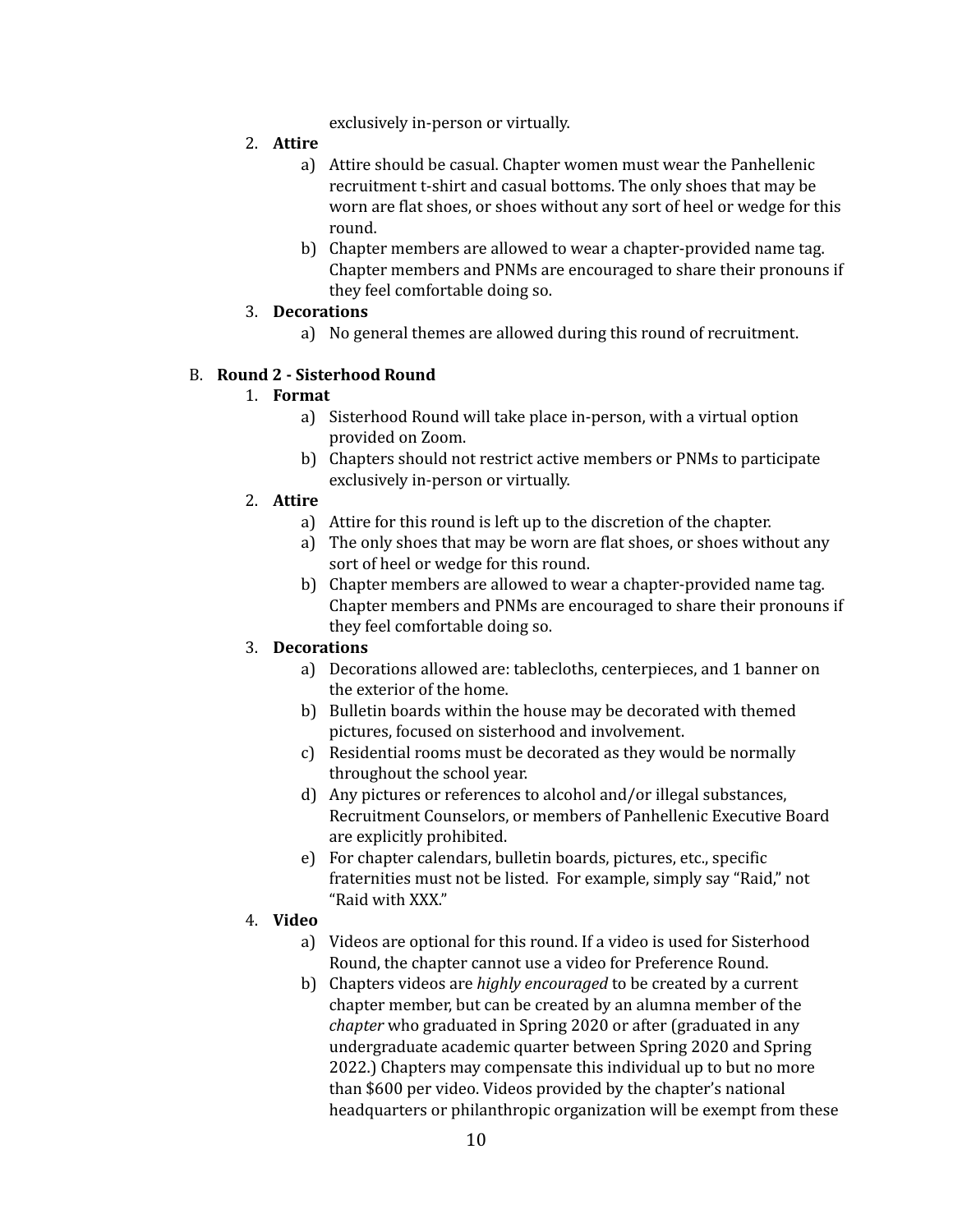conditions.

- (1) Video filming must follow all state and local health and safety guidelines.
- (2) If a chapter wants to use an alumnae who graduated before Spring 2020, a request must be submitted to the Panhellenic Recruitment Team for approval.
- c) Sisterhood Round videos must be related to the theme of "Sisterhood," as described by an outline of the chapter facility, descriptions or member testimonials of how membership has provided community, instilled a sense of belonging in members, and/or kept members connected.
- d) Round 3 videos may be virtual "house tours."
	- (1) House tour videos should avoid shots that show detailed security measures in order to maintain the safety of facility residents.
- e) Videos should be at least five (5) but no more than seven (7) minutes in length.

## C. **Round 3 - Impact Round**

#### **1. Format**

- a) Impact Round will take place in-person, with a virtual option provided on Zoom.
- b) Chapters should not restrict active members or PNMs to participate exclusively in-person or virtually.

#### **2. Attire**

- a) Attire for this round is left up to the discretion of the chapter.
- b) Chapter members are allowed to wear a chapter-provided name tag. Chapter members and PNMs are encouraged to share their pronouns if they feel comfortable doing so.

#### **3. Decorations**

- a) In-person ceremony must take place on the main floor of the chapter facility.
	- (1) Exceptions to this can be petitioned to the UCLA Panhellenic Recruitment Team.
- b) Decorations for this round should not exceed \$600.
- c) Decorations for this round must be related to the chapter's Impact and are subject to Panhellenic Recruitment Team approval

#### **4. Presentation/Activity**

- a) No more than 5 people can partake in the presentation portion and/or lead an activity, and no costumes of any kind are permitted.
- b) Chapter presentations and/or activities must not have any dialogue among people nor be any kind of show or entertainment.

#### 5. **Video**

- a) Videos are required for this round.
- b) Chapters videos are *highly encouraged* to be created by a current chapter member, but can be created by an alumna member of the *chapter* who graduated in Spring 2020 or after (graduated in any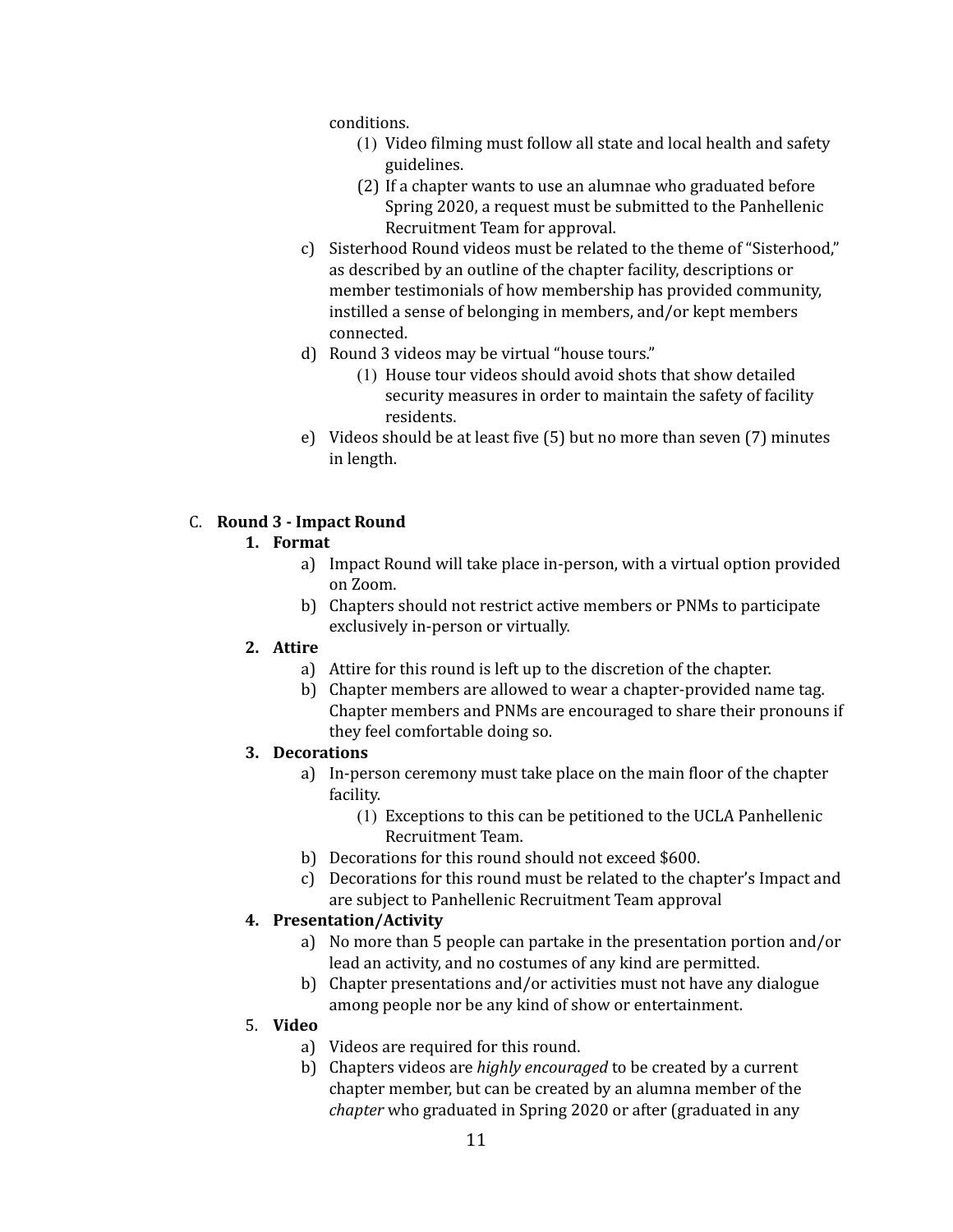undergraduate academic quarter between Spring 2020 and Spring 2022.) Chapters may compensate this individual up to but no more than \$600 per video. Videos provided by the chapter's national headquarters or philanthropic organization will be exempt from these conditions.

- (1) If a chapter wants to use an alumnae who graduated before Spring 2020, a request must be submitted to the Panhellenic Recruitment Team for approval.
- c) Video filming must follow all state and local health and safety guidelines.
- d) Impact Round videos must be related to the theme of "Impact," as described by chapter involvement on campus, within their respective philanthropies, in the greater Los Angeles and world community, as well as the impact the chapter has on individual members.
- e) The length of video content shown should not exceed eight (8) minutes in length.

## D. **Round 4 - Preference Round**

## **1. Format**

- a) Preference Round will take place in-person, with a virtual option provided on Zoom.
- b) Chapters should not restrict active members or PNMs to participate exclusively in-person or virtually.

#### 2. **Attire**

- a) Attire and footwear left up to the discretion of the chapter.
- b) Chapter members are allowed to wear a chapter-provided name tag. Chapter members and PNMs are encouraged to share their pronouns if they feel comfortable doing so.

## 3. **Decorations**

- a) In-person ceremony must take place on the main floor of the chapter facility.
	- (1) Exceptions to this can be petitioned to the UCLA Panhellenic Recruitment Team.
- b) Decorations are permitted during this round include: centerpieces, signs, and wall decorations.
- c) Draped walls or ceilings are permitted only during this round.
- d) Decorations for this round should not exceed \$2,000.

## 4. **Content**

- a) Videos are optional for this round. If a video is used for Preference Round it cannot be used for the Sisterhood Round.
- b) Content for preference round is left up to the discretion of the chapter in order to permit the translation of ceremonies to a virtual format, so long as it follows all previously mentioned guidelines.
- c) Chapters must consult the Recruitment Team on the structure and logistics of their preference ceremonies in order to assist chapters and PNMs with any complications.

## E. **Bid Night/Bid Day**

1. Panhellenic will distribute supplemental resources that set the schedule for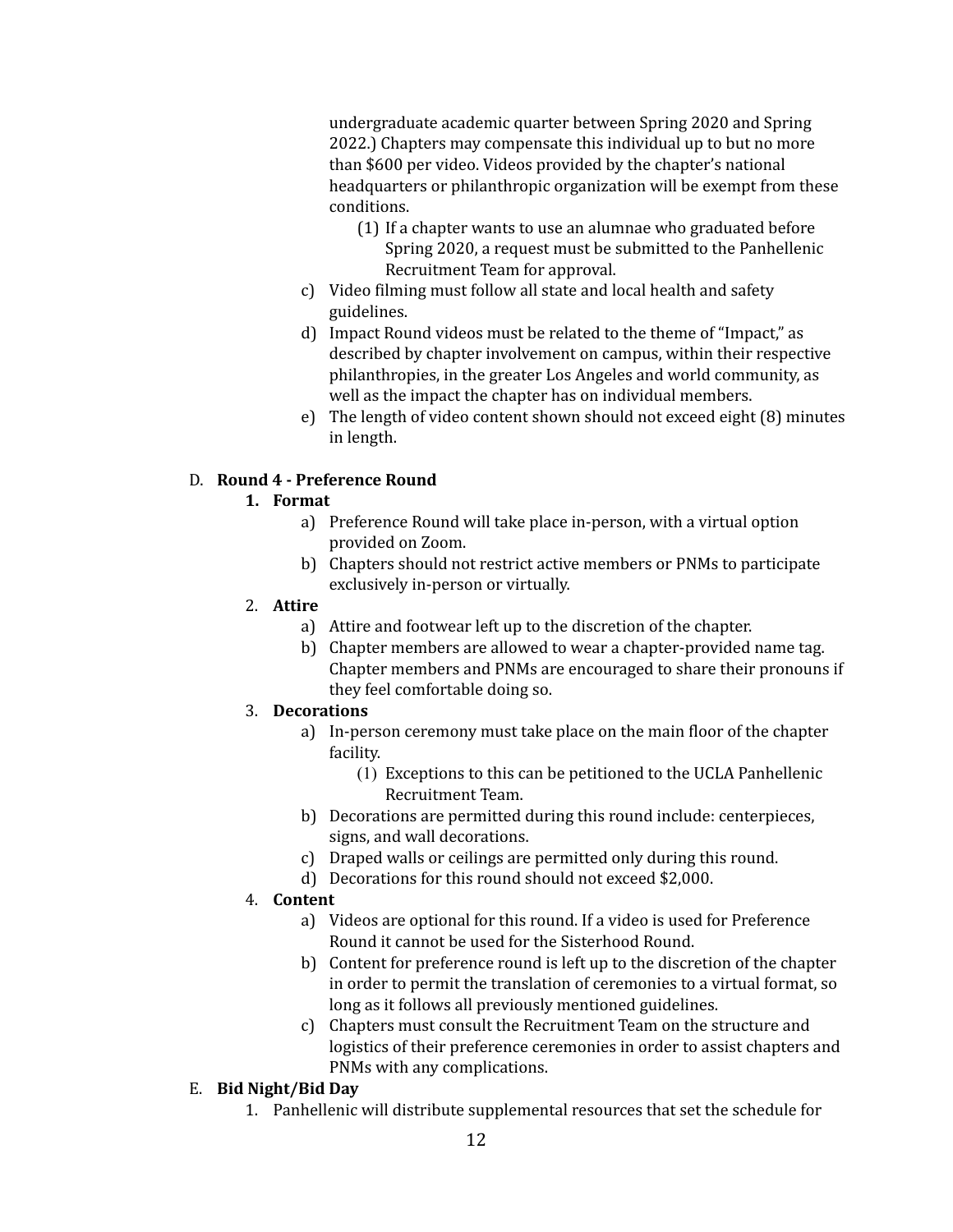Bid Day, manage bid distribution, organize Recruitment Counselor affiliation reveal, and provide a general community welcome.

- 2. Chapters are encouraged to utilize the NPC Bid Day [Resources](https://npcwomen.dynamic.omegafi.com/wp-content/uploads/sites/2037/2020/07/Bid-Day-Resource.pdf) Doc in planning their Bid Day celebrations.
- 3. Bid Day themes must be approved by the Panhellenic Recruitment Team by the specified date.
- 4. Chapters must not contact PNMs or new members until the time designated by the Recruitment Team.
- **5. All Bid Day activities must follow state and local health and safety guidelines and be accessible to all new members.**
	- a) The front door must remain open, unlocked, and unblocked at all times during any in-person Bid Day events.
- 6. Bid Day activities will be regulated by Panhellenic, in accordance with NPC regulations.
	- a) All Bid Day activities must end by the designated time on the Recruitment Schedule, published each year.
- 7. Bid day activities involving new members must be concluded by the time designated by the Panhellenic Recruitment Team.

## X. **Fines**

A.

| <b>Offense</b>                                                                                                                                                                                                                                                                                                            | <b>Fine</b>                                                                                                         |
|---------------------------------------------------------------------------------------------------------------------------------------------------------------------------------------------------------------------------------------------------------------------------------------------------------------------------|---------------------------------------------------------------------------------------------------------------------|
| Recruitment party started prior to scheduled start time                                                                                                                                                                                                                                                                   | \$100/minute                                                                                                        |
| Recruitment party ended after scheduled end time                                                                                                                                                                                                                                                                          | \$100/minute                                                                                                        |
| PNM gifting                                                                                                                                                                                                                                                                                                               | \$10/item per PNM                                                                                                   |
| Recruitment list submitted later than predetermined deadline.                                                                                                                                                                                                                                                             | \$100 every 30 minutes late                                                                                         |
| Bid Day activities involving PNMs past designated time<br>constraint                                                                                                                                                                                                                                                      | \$100 every 30 minutes late                                                                                         |
| Alumna, advisors, delivery or other unauthorized persons are<br>participating in a capacity that unfairly affects Potential<br>New Members' recruitment process.                                                                                                                                                          | 1st offense: \$25<br>2nd offense: \$50<br>3rd offense: \$100                                                        |
| Chapter member, Rho Gamma, or Panhellenic Executive Board<br>member intentionally reveals their affiliation, or<br>information which could reveal the identity of Rho Gamma<br>or Executive Board member.<br>If found to be unintentional, no minimum sanctions enforced.<br>Outcome to be decided via mediation process. | 1st offense: $$1,000 + loss$ of<br>one (1) social event<br>2nd offense: $$3,000 + loss$ of<br>two (2) social events |

#### B. **Public Apology**

1. In lieu of a fine, distribution of a written public apology is a consequence for violations of PNM contact, such as going beyond normal friendly contact, bid promising or breaking strict silence.